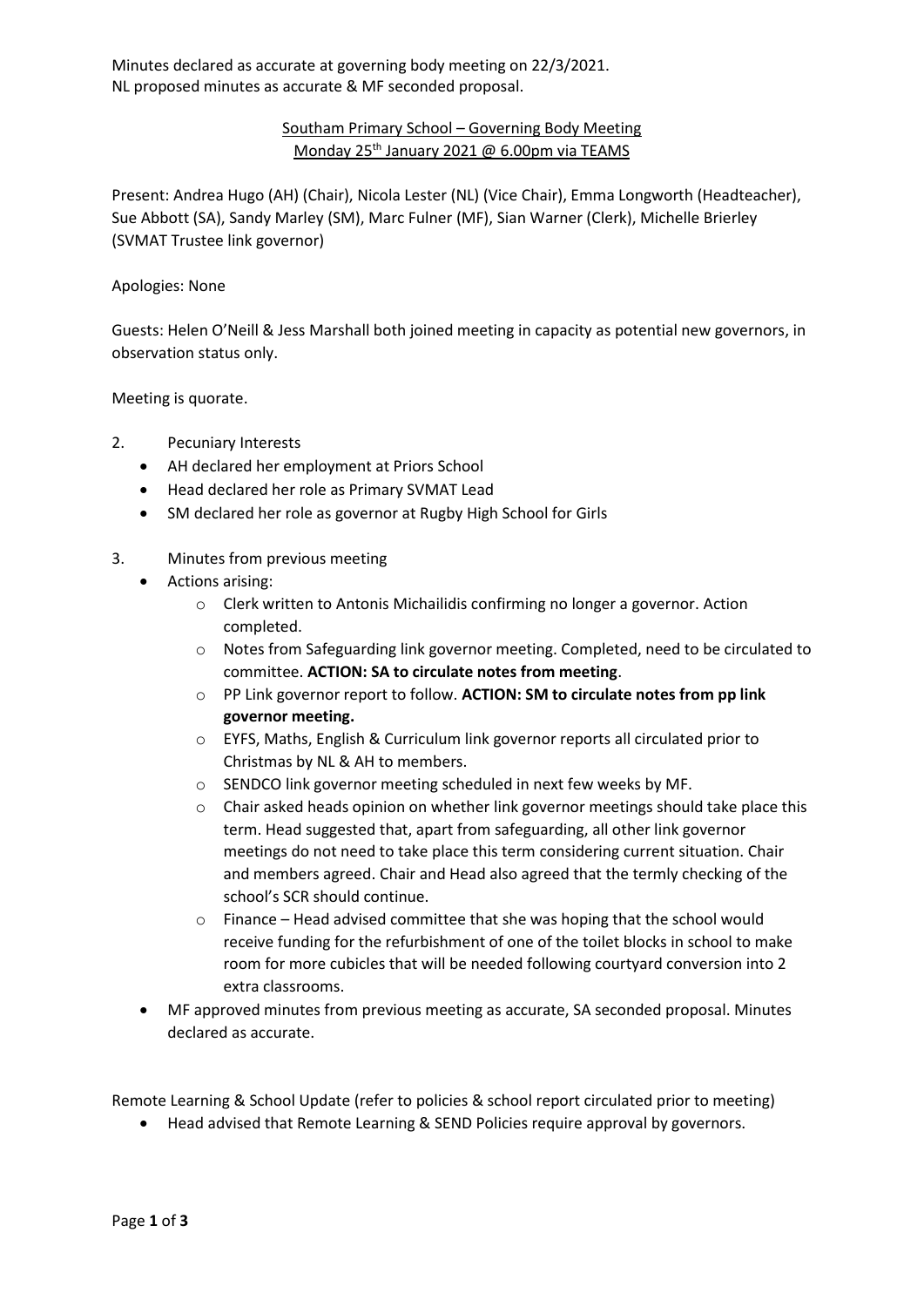Minutes declared as accurate at governing body meeting on 22/3/2021. NL proposed minutes as accurate & MF seconded proposal.

- o Remote Learning Policy Head added that the policy is a 'blended learning' approach, and not all lessons have to be 'live' lessons. Policy approved by all members.
- $\circ$  SEND Policy approved by all members.
- Head advised that the Before & After School Club staff have been furloughed. Head said that interest for the half term play scheme was also not sufficient to make it financially viable to run the club.
- Head said that 11 laptops had been distributed to children and that she had applied for additional data for pupils so they can access online learning.
- Head advised that she had registered the school with 'Business to School' for laptop donations for children. The school currently has a couple of laptops that have been donated that the IT team are re-setting for pupils to use.
- Head said that attendance in school each day was around 25%, and that she expected this figure to rise as the weeks go on.
- Head confirmed that all the children with EHCP's are coming into school each day as are some of the more vulnerable children. *Governor asked is the number of vulnerable children coming into school each week is expected to rise and are more children likely to become vulnerable due to the current situation.* Head said that she did expect the number to increase, and that yes, some children will become vulnerable as a result of current situation.
- Head that the year 5 & 6 classes had the lowest number of pupils in school each day and the year 2 classes had the highest numbers of pupils in each day.
- *Governor asked about the plans for Year 6 transition and what it might look like this year.* Head said that at this stage difficult to say as she does not know when schools will be reopening, therefore unable to plan in any great detail.
- *Governor commented that the responses from the parent survey came back very positive*. Head said that they were very positive and reflected how hard the staff are working to support the children with their work. Head also said that the staff survey results were overall very positive and that staff had reached out to her independently, commenting on how they felt supported despite the current difficult situation. **Action: Head to forward survey results and comments.**
- *Governor asked if there were any pupils that were not engaging with school at all?* Head said that there were not. The school is in contact will all pupils to varying degrees. In the instance where no contact had been made, staff made welfare calls home to check that everything is ok.
- Head advised that the government had not put anything in place ready for the beginning of the school term for welfare free school meals, so for the 1<sup>st</sup> week of the term Head arranged supermarket food boxes to be delivered to those families. The  $2^{nd}$  &  $3^{rd}$  weeks, the trust arranged Tesco email vouchers to be sent to those families. From the  $4<sup>th</sup>$  week onwards, the school used the government voucher scheme for food supermarket vouchers. Head said that the Local Authority would also be sending food vouchers for the February half term week, covering 10 days.
- *Governor asked how the food bank set up in school was working*. Head said that it runs on donations and that any family can come and help themselves on any day of the week during school time to items if they are in need.
- *Governor asked how the testing of staff in school would operate and whether there were many staff taking up the offer*. Head said that staff can opt in and out at any time and that there is no obligation to take the tests. However, if they decide to, then testing is twice a